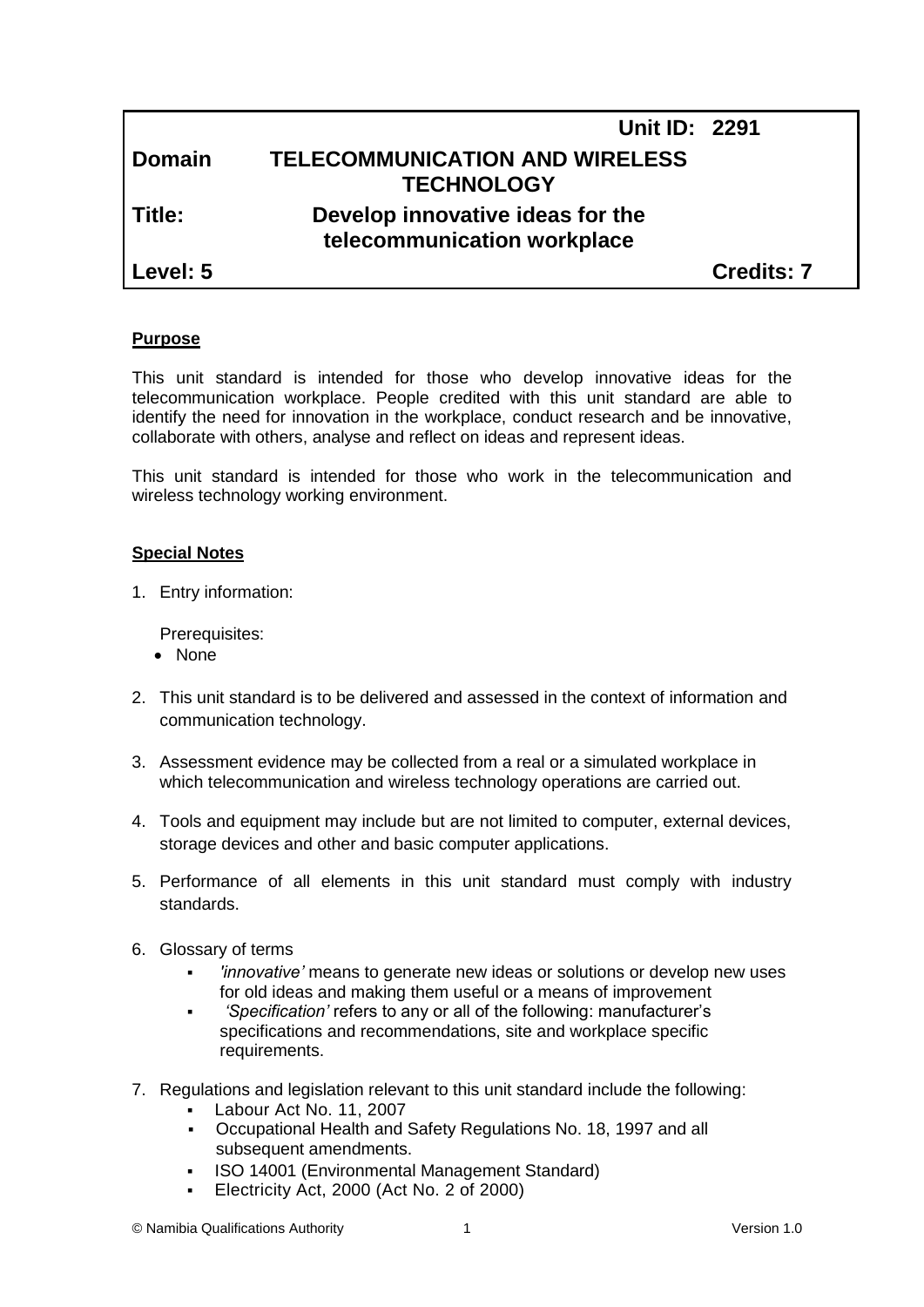SANS 10142-1 and SANS 10142-2 electrical wiring codes and all subsequent amendments to any of the above.

## **Quality Assurance Requirements**

This unit standard and others within this subfield may be awarded by institutions which meet the accreditation requirements set by the Namibia Qualifications Authority and the Namibia Training Authority and which comply with the national assessment and moderation requirements. Details of specific accreditation requirements and the national assessment arrangements are available from the Namibia Qualifications Authority on [www.namqa.org](http://www.namqa.org/) and the Namibia Training Authority on [www.nta.com.na](http://www.nta.com.na/)

# **Elements and Performance Criteria**

## **Element 1: Identify the need for innovation in the workplace**

## **Range**

Innovation may include generating new ideas or solutions or developing new uses for old ideas and making them useful or a means of improvement.

Assumptions can be about any convention in the workplace and might include: work process, product, materials, system, tools and working conditions.

User requirements may refer to who will be using the end product, why the product or process is needed, how it will be used, advantages it will provide and where it will be used.

## **Performance Criteria**

- 1.1 The need for innovation within the workplace context is observed.
- 1.2 Assumptions about products or processes are challenged to identify opportunities for innovation.
- 1.3 Possible future contexts and environments for the innovation are projected.
- 1.4 End user requirements are defined.
- 1.5 Resources and constraints are identified.
- 1.6 Factors and ethical considerations that may impact on the idea are researched.
- 1.7 Relevant organisational knowledge is accessed.

## **Element 2: Conduct research and be innovative**

## **Range**

Creative thinking techniques might include: brainstorming, visualising, making associations, and building on associations, telling stories**,** creative writing, lateral thinking games, mind mapping, drawings, six thinking hats and using prompts.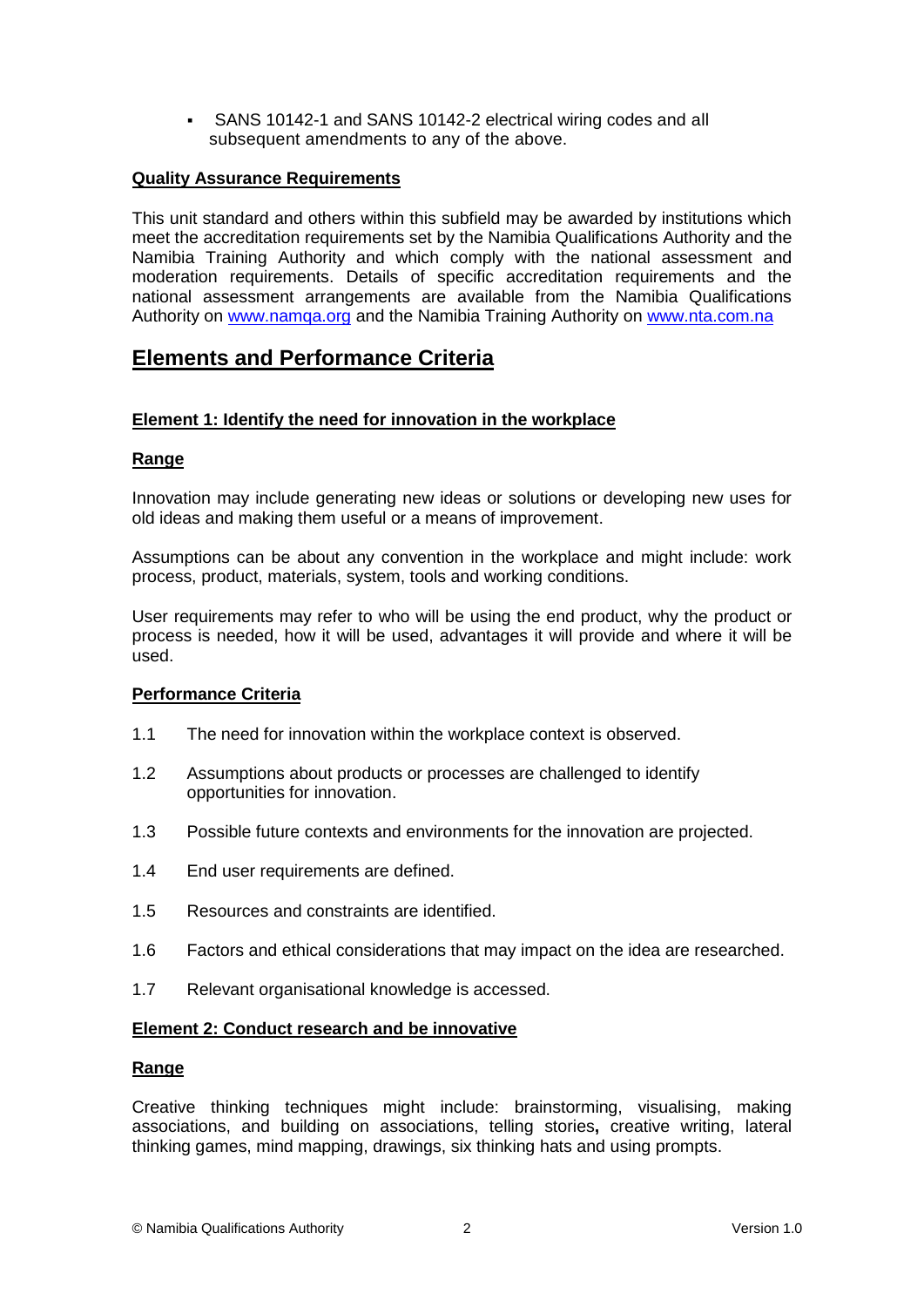Stimulation from alternative sources might include: reading books and industry journals, talking with colleagues and friends, *visiting art galleries and museums*, going to industry workshops, networks and information communication technology conferences.

#### **Performance Criteria**

- 2.1 Ideas are conceptualised using a range of creative thinking techniques.
- 2.2 Relevant knowledge to explore a range of approaches is applied.
- 2.3 Stimulation from alternative source is sought.
- 2.4 Ideas are tested against brief and other factors.
- 2.5 Preferred option is selected.

## **Element 3: Collaborate with others**

#### **Range**

Relevant people might include colleagues, team members, supervisors, managers and clients.

Maintaining a network of peers may include participating in forums, participating in industry training, attending workshops and becoming a member of a network.

#### **Performance criteria**

- 3.1 Ideas are developed in conjunction with relevant people.
- 3.2 Feedback is sought and accepted from relevant people in an appropriate fashion.
- 3.3 Ideas are modified according to feedback.

## **Element 4: Analyse and reflect on ideas**

#### **Performance criteria**

- 4.1 Ideas are analysed from different perspectives.
- 4.2 Appropriate strategies are used to capture reflections.
- 4.3 Ideas are examined to ensure they meet context requirements, best practice and future needs.
- 4.4 Processes of development and analysis are outlined.

#### **Element 5: Represent ideas**